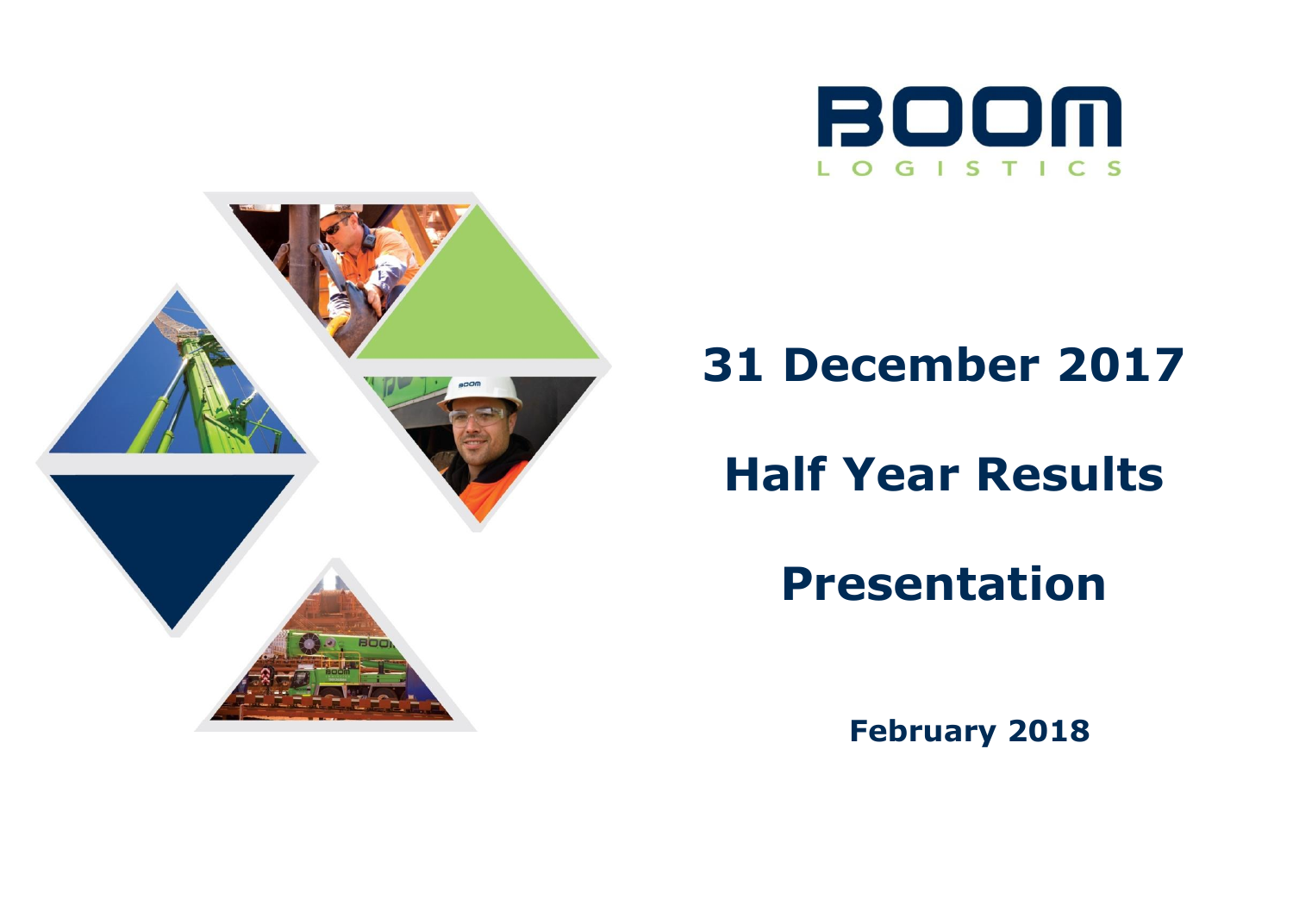## **Execution of Strategy Delivering Positive Outcomes**



Revenue Growth – up 26% on pcp to  $$92.4m$ 

- Maintenance contracts delivering increased revenue
- Major projects delivered growth in H1 with two wind farm construction projects to continue into H2
- **Labour hire business delivering revenue growth**
- 2. Improved EBITDA margin leveraging off largely fixed overhead base
	- trading EBITDA at \$11.3m up \$6.8m on pcp
	- trading EBITDA margin at 12.2% up from 6.2%
- Improving systems, developing skills and obtaining specialist equipment
	- Focus on infrastructure market, leveraging our people's skills and committed to provision of specialised equipment to better service the market
	- Deployment of new asset scheduling and invoicing system underway
	- Return to positive EBIT up \$10m on pcp to \$2.4m
	- 5. Moving towards sustainable profitability NPAT up \$9.9m on pcp to \$0.4m
- $6.$  Project timing caused increase in working capital
	- operating cash flow down \$0.5m at \$2.5m
	- gross debt down \$0.9m to \$46.4m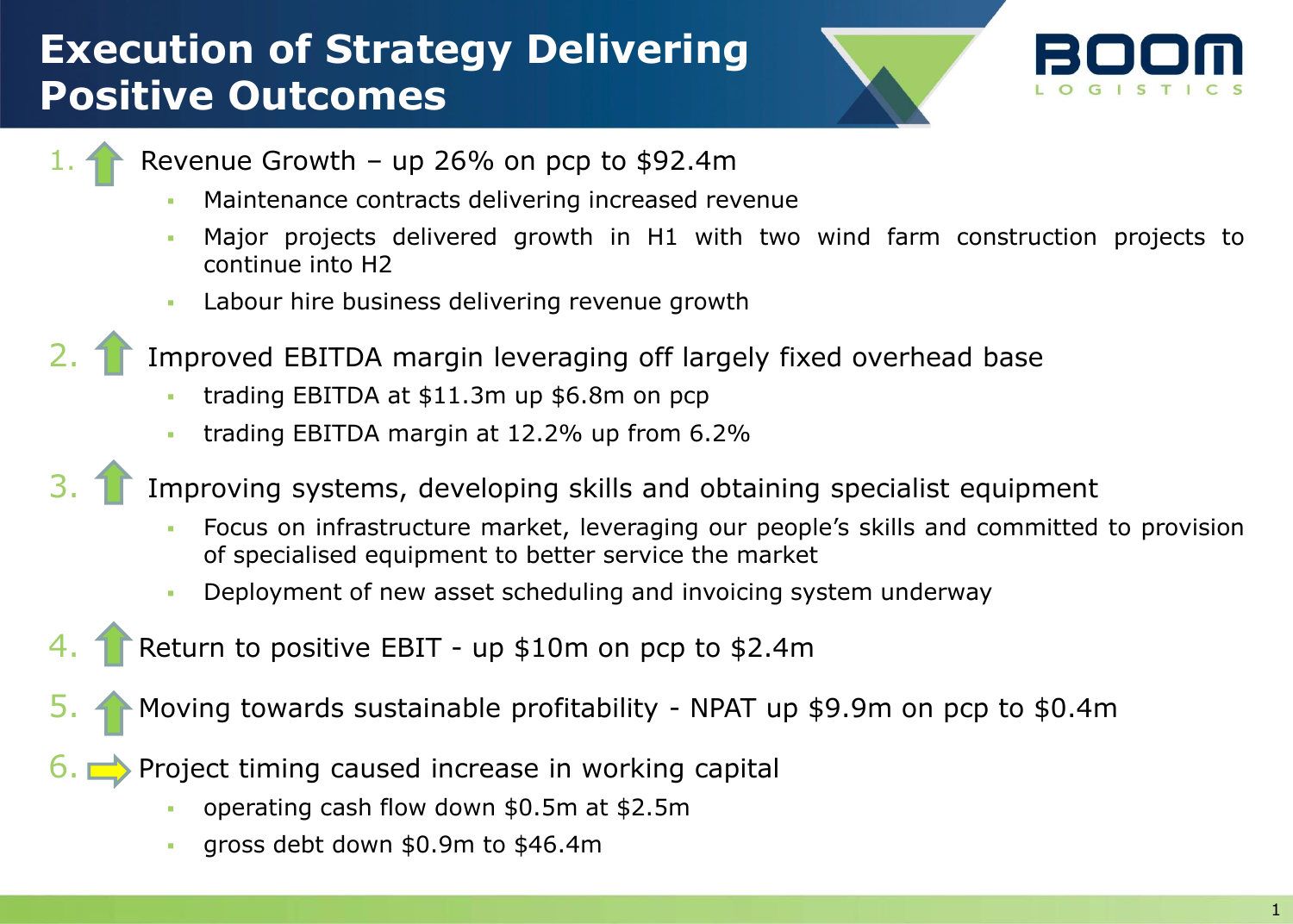### **Strategy Supported by Improved Market Conditions**



- Trading conditions strengthened in the period:
	- Customers in the core resources sector increased spending on their maintenance programs
	- Spending on infrastructure projects increased. In the period Boom:
		- Completed a major shutdown at BHP's Olympic Dam facility
		- Completed the construction of one wind farm project
		- Commenced the construction of two wind farm projects that will complete in the second half
- Boom's labour hire business, readi, produced a positive return
	- New revenue earned from external customers was circa \$2m in the period
	- Labour supplied internally to Boom depots rather than using external labour hire increased to circa \$10m which contributed to improvements in labour recovery and flexibility
- Conditions in the travel tower segment remained challenging in the first half. Revenue from telco and power companies was down in the period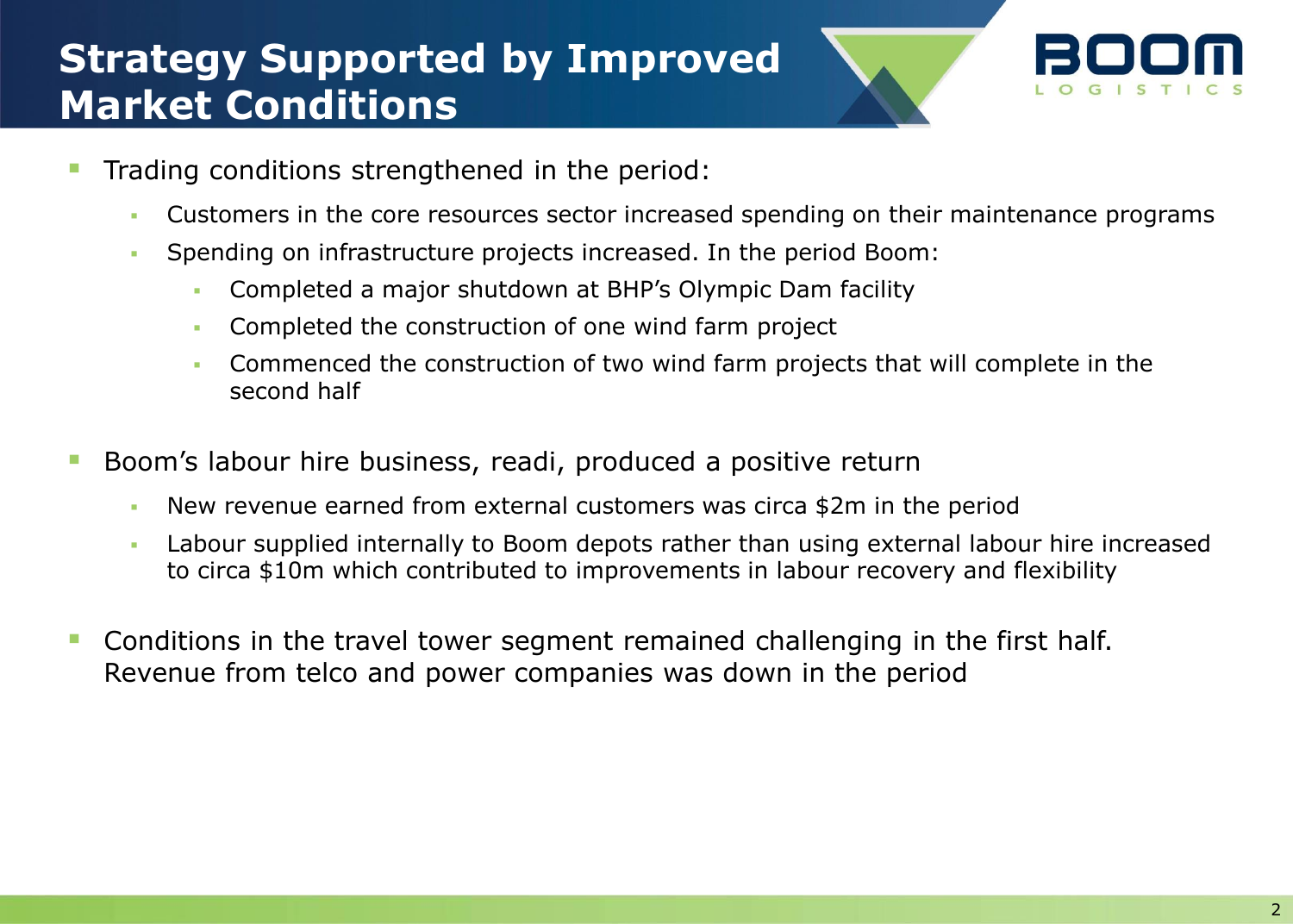#### **Operating Profit Strengthened**





|                                                  |     | 31-Dec-17      | 31-Dec-16 | <b>Change</b> |    |                 |
|--------------------------------------------------|-----|----------------|-----------|---------------|----|-----------------|
|                                                  |     | $$^{\prime}$ m | $\sin$    | %             |    |                 |
| <b>Revenue from Services</b>                     | (1) | 92.4           | 73.1      | 26%           | 1. | <b>Rev</b>      |
| less: Direct Expenses                            |     | (65.6)         | (53.3)    | 23%           |    |                 |
| <b>Gross Profit</b>                              |     | 26.8           | 19.8      | 35%           |    | <b>Rev</b><br>I |
| GP%                                              | (2) | 29.0%          | 27.1%     |               |    | a               |
|                                                  |     |                |           |               |    | Ŋ               |
| less: Indirect Expenses                          |     | (12.0)         | (11.5)    | 4%            |    | Ŋ               |
| less: Central Costs                              |     | (3.5)          | (3.8)     | $-8%$         |    | Ŋ<br>L          |
| <b>Trading EBITDA</b>                            |     | 11.3           | 4.5       | 151%          |    |                 |
| Trading EBITDA%                                  | (3) | 12.2%          | 6.2%      |               |    |                 |
|                                                  |     |                |           |               | 2. | Dir             |
| less: Non-Trading Expenses                       | (4) | (0.2)          | (1.2)     |               |    | Gro             |
| Profit/ (loss) on Sale of Assets                 |     | 0.2            | (0.1)     |               |    |                 |
| <b>Statutory EBITDA (before impairment)</b>      |     | 11.3           | 3.2       | 253%          | З. | Op              |
|                                                  |     |                |           |               |    | del<br>by       |
| less: Depreciation and Amortisation              |     | (8.9)          | (8.9)     | 0%            |    |                 |
| <b>EBIT (before Impairment)</b>                  |     | 2.4            | (5.7)     |               |    | <b>Tra</b>      |
| less: Net Borrowing Costs                        |     | (2.0)          | (1.9)     | 5%            |    | No              |
| less: Income Tax (Expense)/ Benefit              |     | 0.0            | 0.0       |               |    | ass             |
| Net Profit/ (loss) After Tax (before Impairment) |     | 0.4            | (7.6)     |               |    | leg             |
| less: Impairment                                 |     | 0.0            | (1.9)     |               | 5. | Ret             |
| Net Profit/ (loss) After Tax                     |     | 0.4            | (9.5)     |               |    | <b>RO</b>       |

| 5%                            | 1. | <b>Revenue up 26%</b>                                                                                                                                                                                                            |
|-------------------------------|----|----------------------------------------------------------------------------------------------------------------------------------------------------------------------------------------------------------------------------------|
| 3%<br>$5\%$<br>1%<br>3%<br>L% |    | Revenue increase attributed to:<br>Increased volume from existing customers -<br>after recognising \$2.6m impact of closure of<br>Newman depot in prior period<br>- New contracts;<br>- Major Projects; and<br>- Labour services |
|                               |    | 2. Direct expenses increased by 23%                                                                                                                                                                                              |
|                               |    | Gross Margin at 29% - up from 27.1%                                                                                                                                                                                              |
| 3%                            |    | 3. Operational leverage realised - revenue growth<br>delivered with indirect and central costs increasing<br>by only $1.3\%$                                                                                                     |
| )%                            |    | Trading EBITDA margin at 12.2% - up from 6.2%                                                                                                                                                                                    |
|                               |    | % 4. Non-trading expenses comprise legal costs<br>associated with final stage of Glove and Barrier<br>legal case.                                                                                                                |
|                               |    | 5. Return on capital employed improving. FY18 H1<br>ROCE at 2.3% (FY17: negative 3.6%)                                                                                                                                           |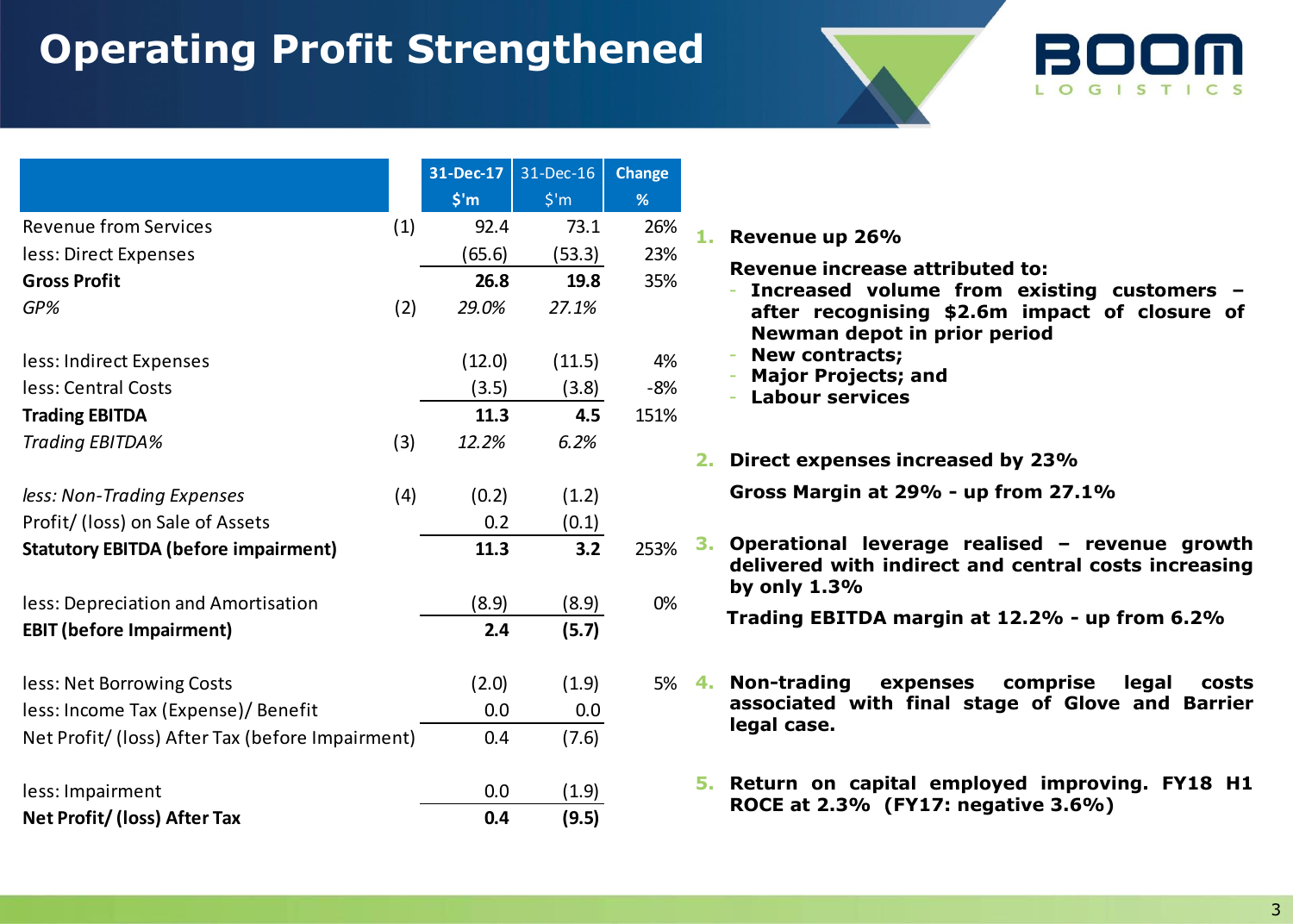#### **Stable Balance Sheet**

|                                      |     | 31-Dec-17 | 30-Jun-17 | mvmt  |
|--------------------------------------|-----|-----------|-----------|-------|
|                                      |     | \$m\$     | \$m\$     | \$m\$ |
|                                      |     |           |           |       |
| Cash                                 |     | 1.8       | 2.2       | (0.4) |
| <b>Trade and Other Receivables</b>   | (2) | 41.6      | 30.4      | 11.2  |
| <b>Assets Held for Sale</b>          | (1) | 1.7       | 4.6       | (2.9) |
| <b>Property Plant and Equipment</b>  | (1) | 173.9     | 177.6     | (3.7) |
| <b>Other Assets</b>                  |     | 3.3       | 6.3       | (3.0) |
| <b>Total Assets</b>                  |     | 222.3     | 221.1     | 1.2   |
|                                      |     |           |           |       |
| Payables                             |     | 14.5      | 14.4      | 0.1   |
| <b>Bank and Other Loans</b>          |     | 46.4      | 47.3      | (0.9) |
| Pre paid borrowing costs             |     | (0.6)     | (0.7)     | 0.1   |
| Provisions                           |     | 10.0      | 9.8       | 0.2   |
| <b>Other Liabilities</b>             |     | 5.3       | 4.4       | 0.9   |
| <b>Total Liabilities</b>             |     | 75.6      | 75.2      | 0.4   |
| <b>Net Assets</b>                    | (1) | 146.7     | 145.9     | 0.8   |
| <b>Net Tangible Assets per Share</b> | (1) | 31 cents  | 31 cents  |       |
| <b>Gearing (Net Debt/ Equity)</b>    | (3) | 30%       | 31%       |       |

**1. Net asset values and NTA per share stable, reflecting:**

LOGISTI

- **No asset impairment in period – independent asset valuation supported carrying values;**
- **Assets Held for Sale decreased. Assets held are no longer surplus to operating requirements. Asset sales of circa \$1m completed in January 2018**
- **2. Trade and Other Receivables increased due to growth in revenue and, in particular, timing of projects**
	- **Project working capital adversely impacted cash flow in the period**
- **3. Gearing at 30%. Small decrease on prior period reflecting modest debt reduction and stable asset values**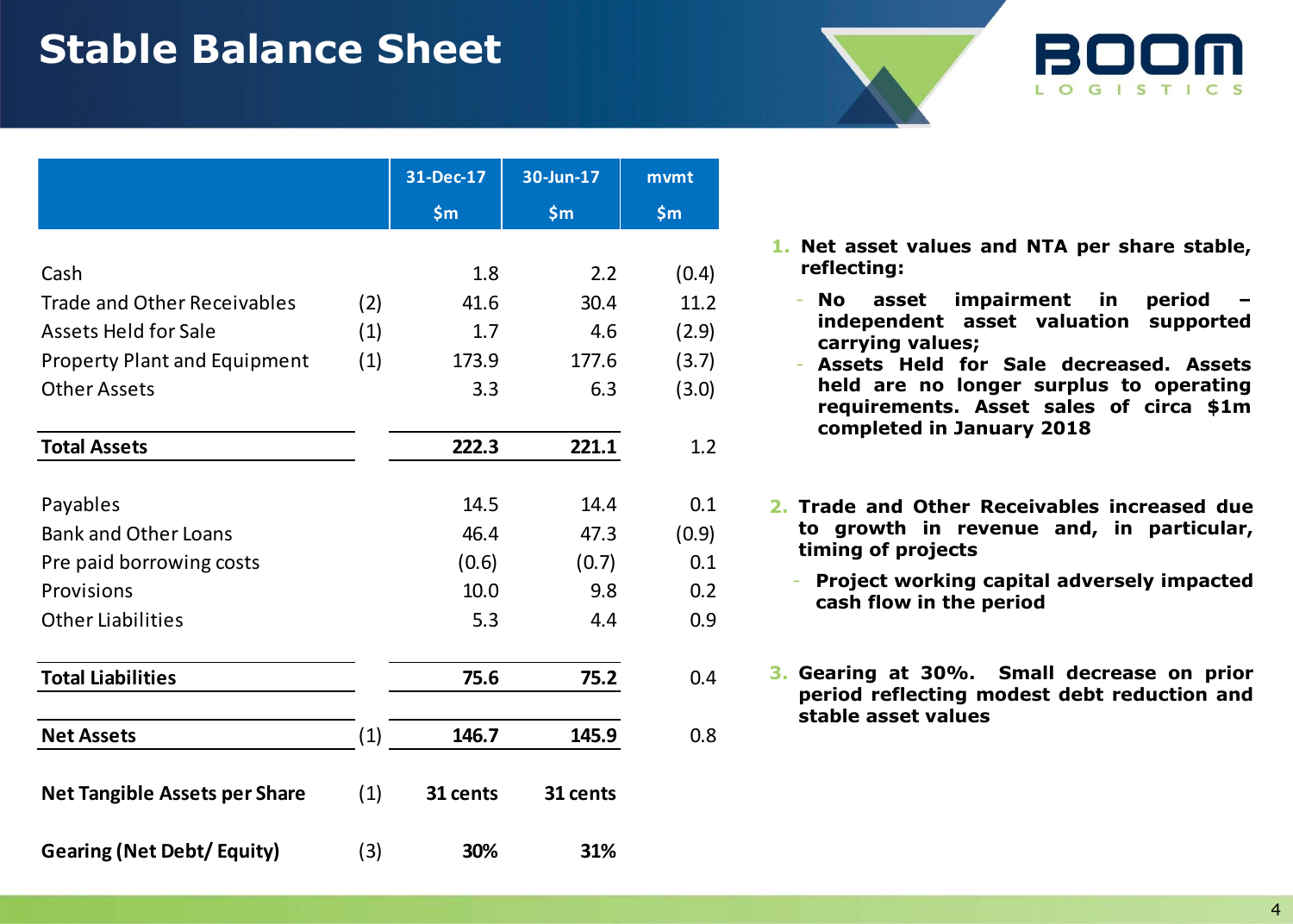### **Cash Flow Impacted by Working Capital Growth**





|                                                          |     |        | 31-Dec-17 31-Dec-16 | mvmt  |
|----------------------------------------------------------|-----|--------|---------------------|-------|
|                                                          |     | \$m\$  | \$m\$               | \$m\$ |
|                                                          |     |        |                     |       |
| <b>Trading EBITDA</b>                                    |     | 11.3   | 4.5                 | 6.8   |
| less: cash component of non-trading - expense in period  |     | (0.2)  | (0.4)               | 0.2   |
| less: non-trading - cash outflow for restructuring costs |     |        |                     |       |
| provided at prior reporting date                         |     | (0.4)  | (0.3)               | (0.1) |
| less: non-trading- cash outflow for employee leave       |     |        |                     |       |
| entitlements associated with redundancies                |     | 0.0    | (0.7)               | 0.7   |
| Cash Proceeds from G+B Legal Settlement                  |     | 1.0    | 0.0                 | 1.0   |
| Movement in working capital                              | (1) | (11.9) | (2.7)               | (9.2) |
|                                                          |     |        |                     |       |
| Cash Flow from Operations before interest and tax        |     | (0.2)  | 0.4                 | (0.6) |
| Interest paid (net of interest received)                 |     | (1.8)  | (1.9)               | 0.1   |
| Income tax received                                      |     | 4.5    | 4.5                 | 0.0   |
| Net cash provided by operating activities                |     | 2.5    | 3.0                 | (0.5) |
| Purchase of property, plant, equipment and software      |     | (2.7)  | (1.7)               | (1.0) |
| Proceeds from the sale of plant and equipment            |     | 1.2    | 1.7                 | (0.5) |
|                                                          |     |        |                     |       |
| Net cash provided by investing activities                |     | (1.5)  | 0.0                 | (1.5) |
| Free cash flow                                           |     | 1.0    | 3.0                 | (2.0) |
| <b>Transaction costs related to borrowings</b>           |     | 0.0    | (1.0)               | 1.0   |
| Net repayment of borrowings                              |     | (1.4)  | (2.6)               | 1.2   |
|                                                          |     |        |                     |       |
| Net Increase/(Decrease) in Cash                          |     | (0.4)  | (0.6)               | 0.2   |

- **1. Working capital increased as a result of revenue growth and timing of project work:**
	- **Major Olympic Dam shut completed at end of December. Significant progress claims to be processed at completion of project and to be paid in Q3**
	- **1 wind farm project completed in Q2 – final invoice outstanding to be paid in Q3**
	- **2 wind farm projects commenced in Q2. Progress invoices outstanding at end of December and received in January 2018**

**Projects contributed \$11.6m to period end trade and other receivables balance of which \$5.9m was received in January 2018**

**Cash flow to strengthen in second half**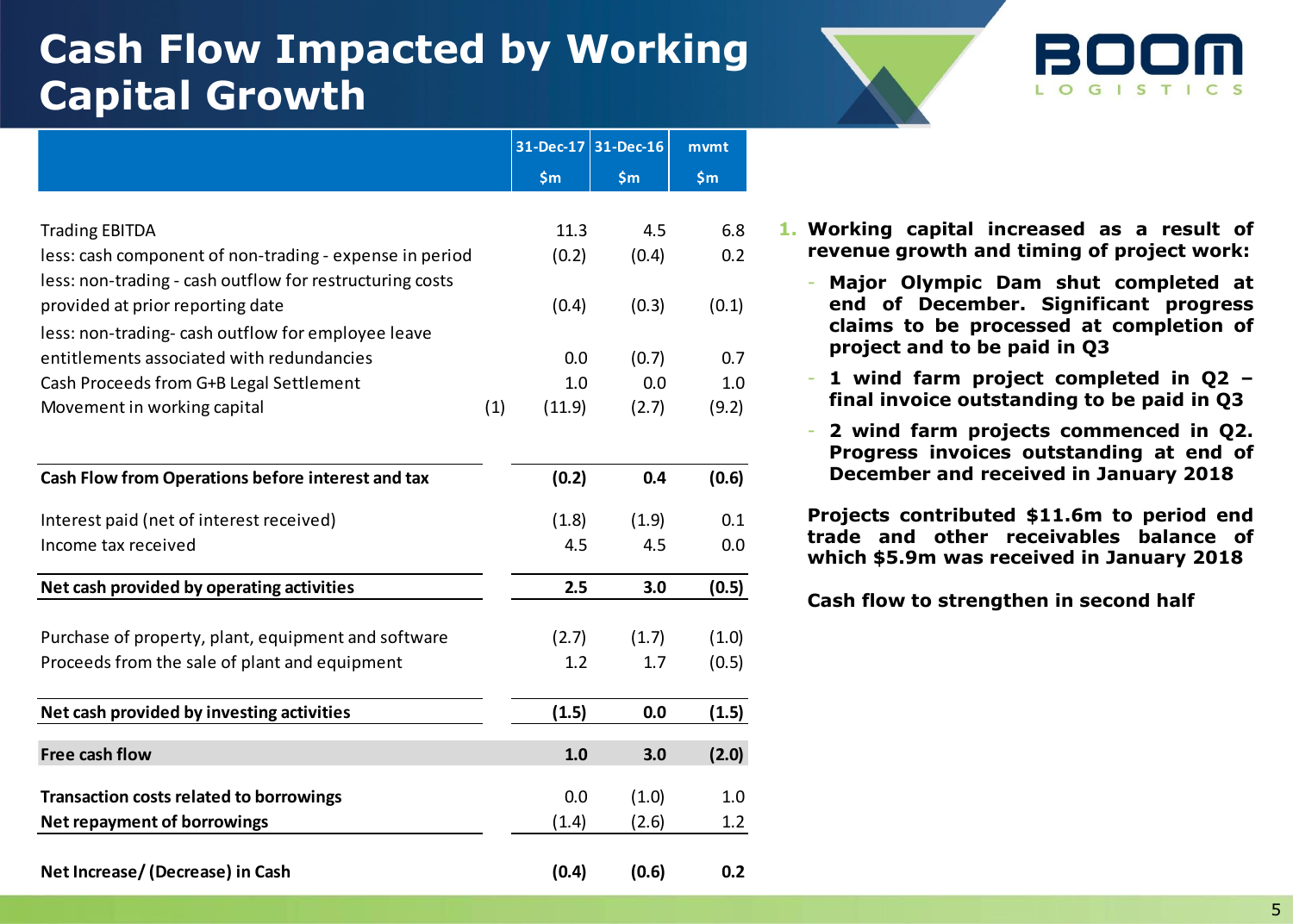#### **Revenue Outlook – Building on Growth**



#### **Pipeline Opportunity Solid**

- Wind farm market:
	- construction opportunities for FY19 and FY20 of circa \$300m with Boom targeting to win circa \$30m p.a. in this sector
	- Maintenance market to increase as wind farm generation increases. Boom is well placed in this market and is already completing work for major players
- **Major infrastructure projects expected over next two years. Boom has expertise** in civil infrastructure works and is investing in additional capacity to better service the market
- **Further maintenance spend growth expected in Resources sector in line with** forecast increased production estimates
- **IMPROVING THE SAME IS NOTE** Improving travel tower revenue with a targeted sales plan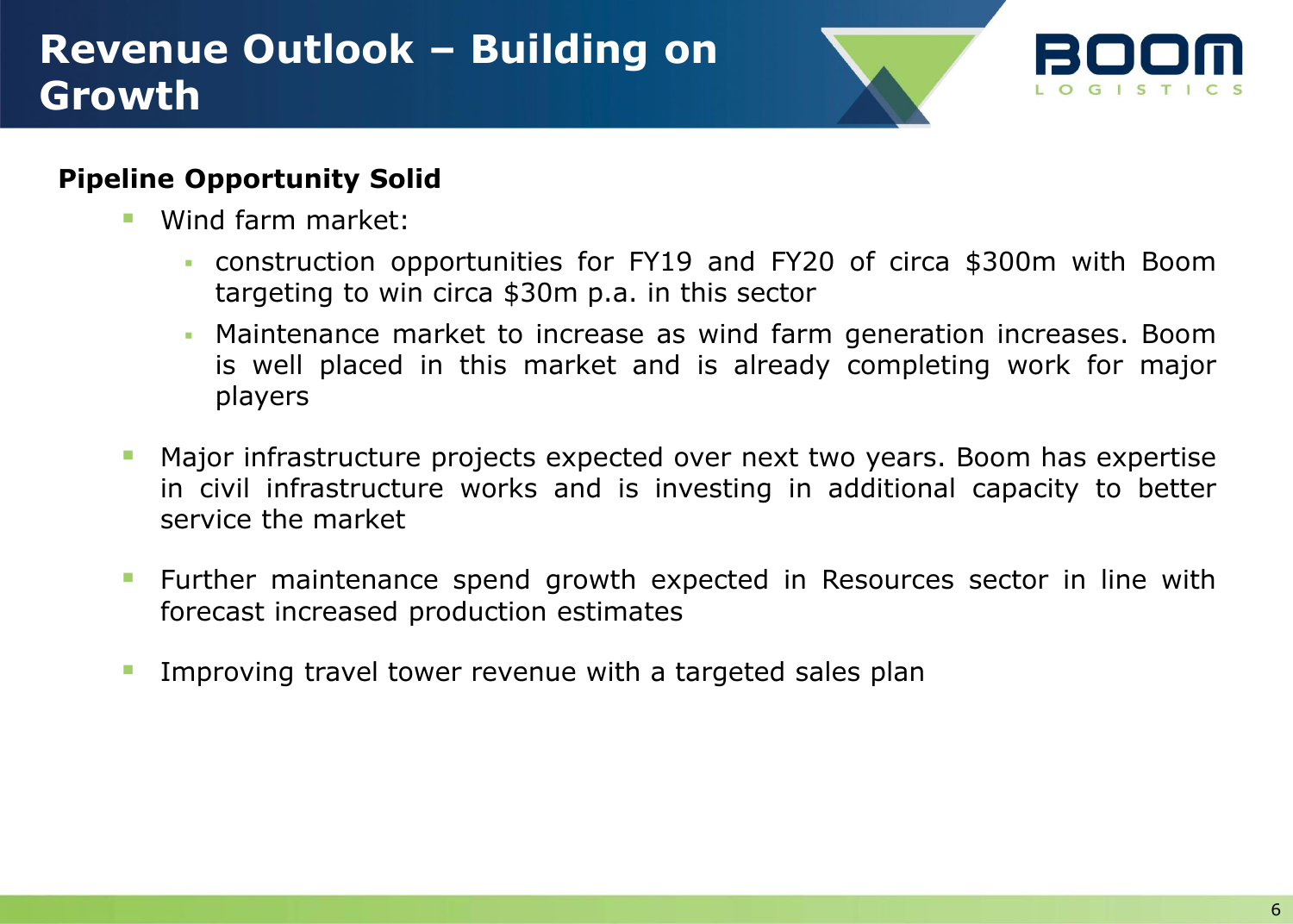### **Capital Plan to Deliver Continued Growth**



- **Boom** will seek to maximise Balance Sheet flexibility whilst building significant capacity for further revenue growth and deliver positive returns on capital
- Additional capital will be supplied to the business in line with customer and market demand:
	- Short term flexible leasing of large crane assets to deliver on new project opportunities
	- **Acquisition of smaller crane assets to service contracts** 
		- Capital cost estimated at circa \$5m-\$10m p.a. over next two years
	- Acquisition of transport assets to deliver efficiencies in servicing our customers
		- Capital cost estimated at circa \$2m-\$4m over next two years
- Target gearing ratio (net debt/ equity) range to remain at 20%-30%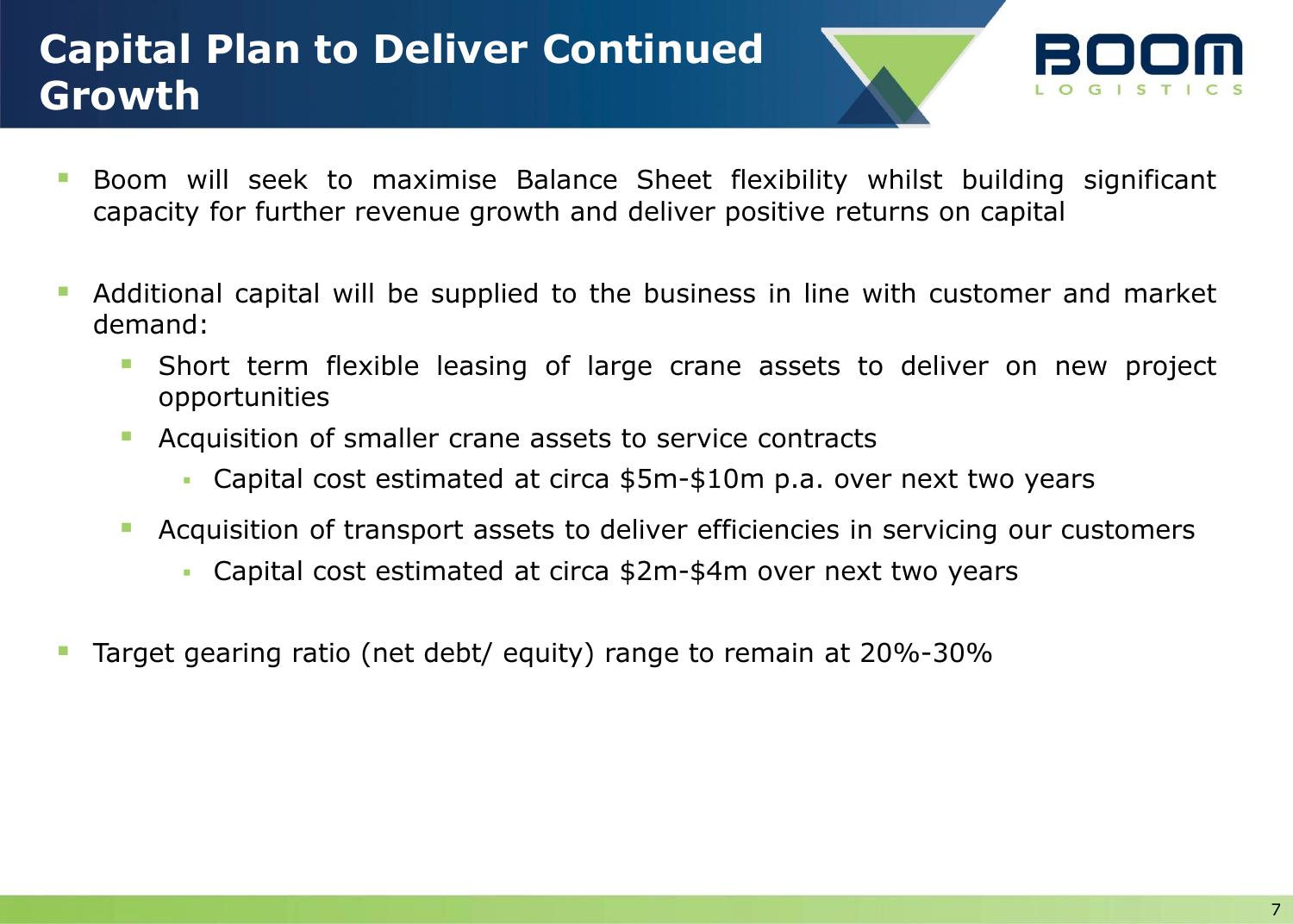## **Outlook**



#### **Outlook for Second Half FY18:**

- **IMPROVED 1.5 Improved trading conditions expected to continue through to second half**
- **Deportunities for further revenue growth and contract wins in:** 
	- **Resources sector**
	- **Infrastructure sector**
	- Continued growth in wind farm markets construction and maintenance
	- $\blacksquare$  Labour services
- Wage pressure beginning to build in certain markets that may begin to impact margins
- There will be downtime associated with assets being moved from Olympic Dam post completion of the shut
- **Rate of growth will be dependant on tender success and project timing**
- **Expect FY18 to return to normal seasonality. First half to second half split typically** 55/45 but can be 60/40 depending on timing of projects
- **Longer term outlook remains positive as Group builds towards sustained profit and** Return of Capital in excess of 10%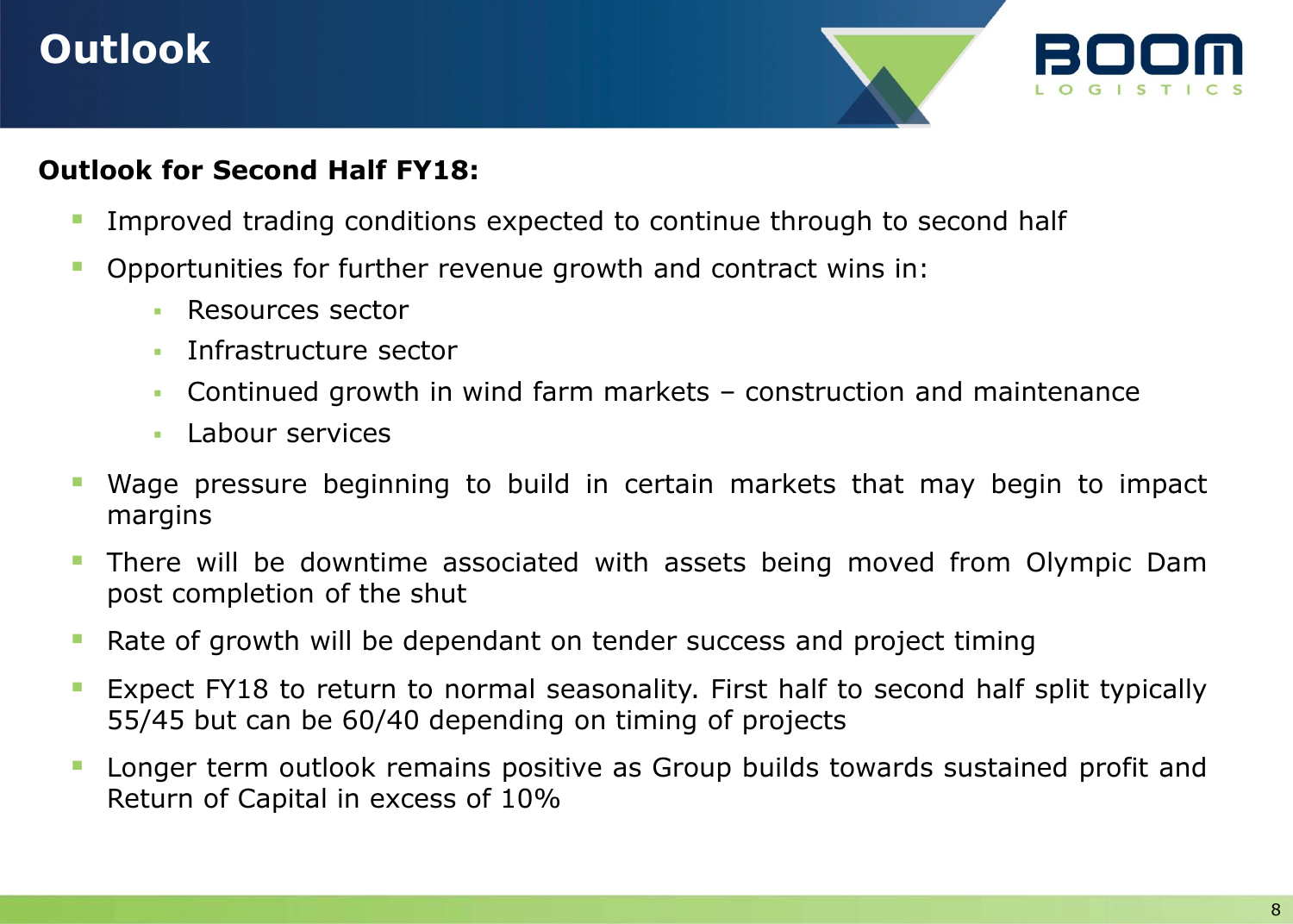#### **Revenue Mix**



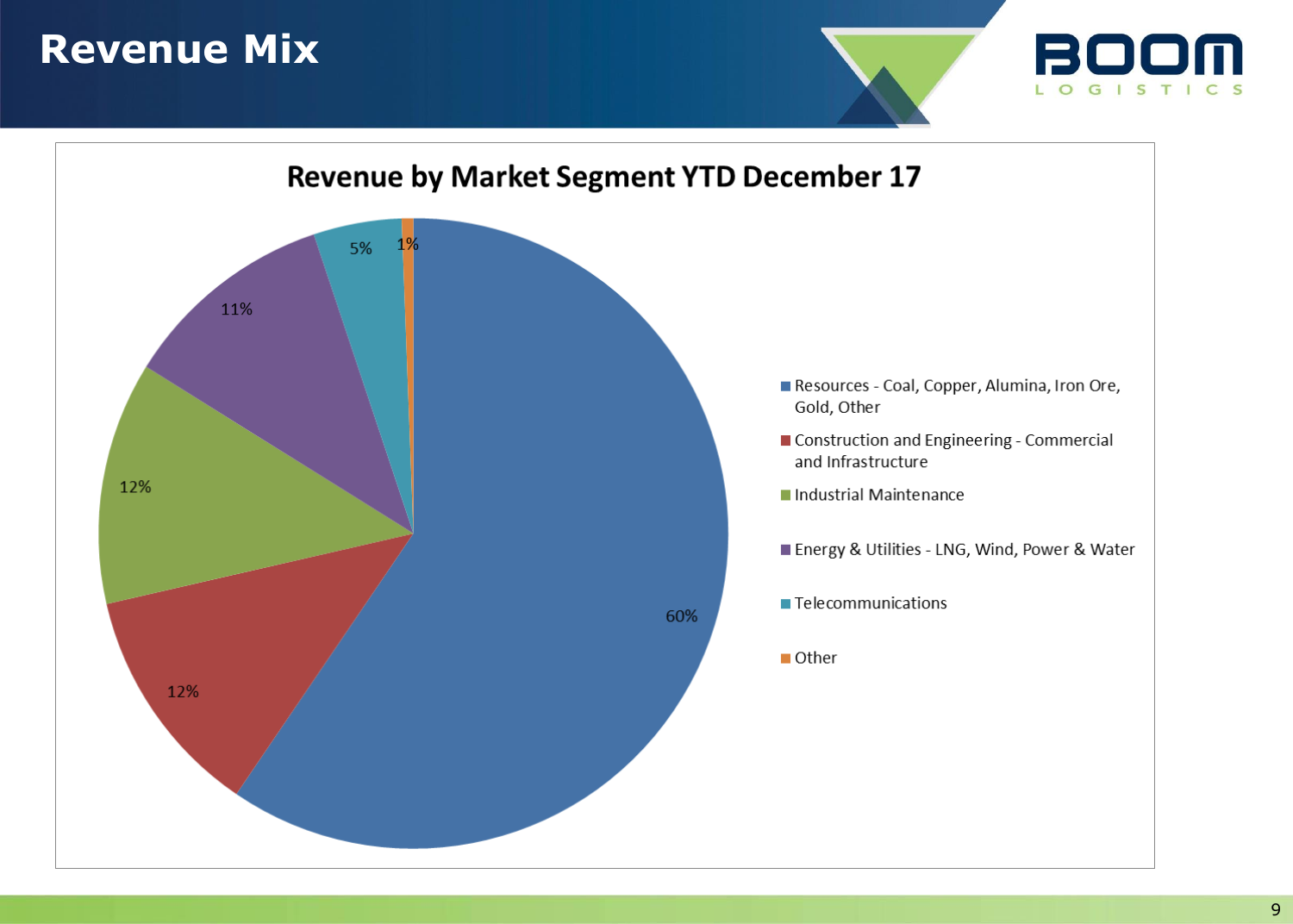





Investor enquiries:

**Brenden Mitchell** Managing Director and Chief Executive Officer

03 9207 2500

**Tim Rogers** Chief Financial Officer

03 9207 2500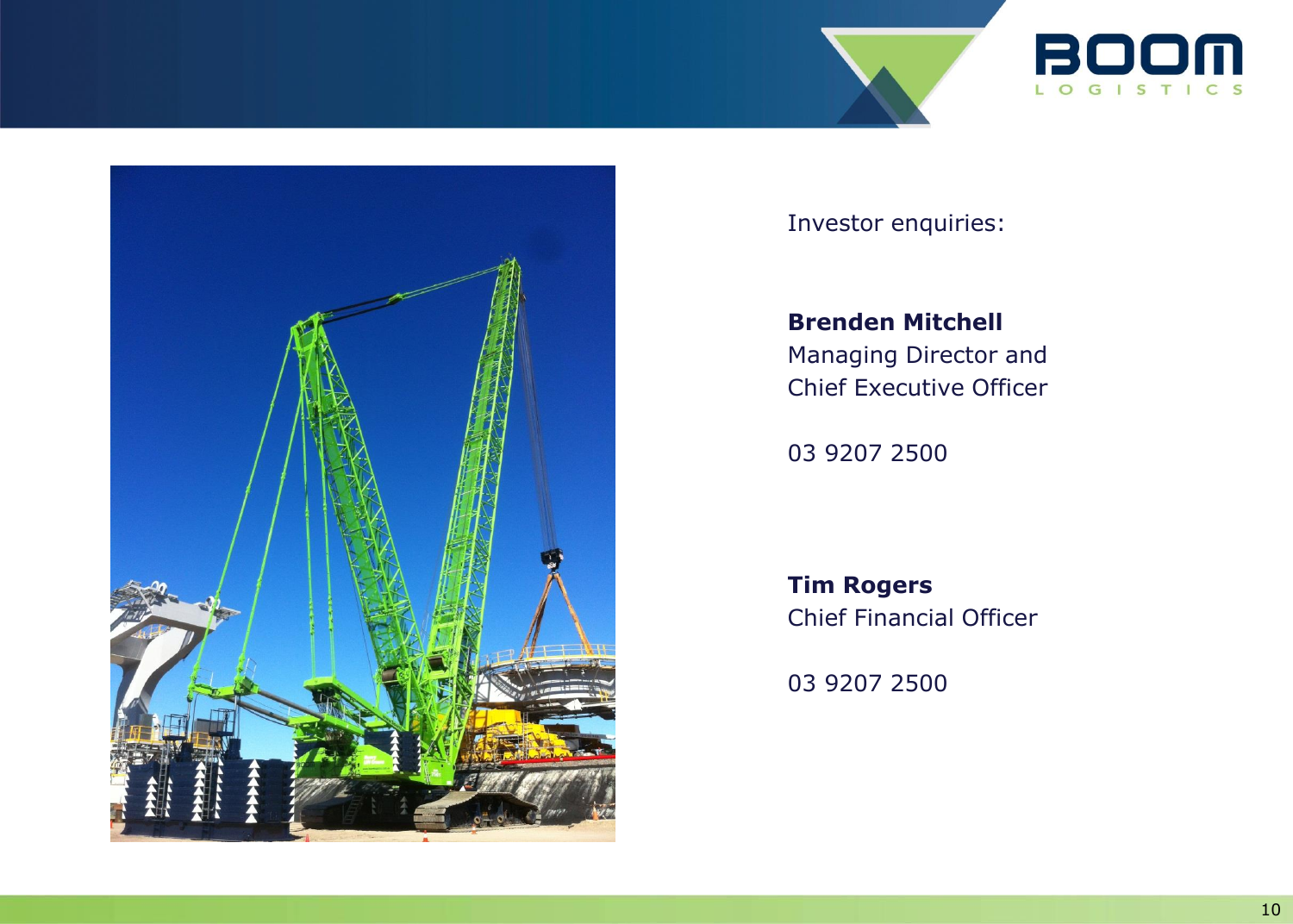

#### **Disclaimer**

This presentation contains certain forward-looking statements with respect to the financial condition, results of operations and business of Boom and certain plans and objectives of the management of Boom. Forward-looking statements can generally be identified by the use of words such as 'project', 'believe', 'foresee', 'plan', 'expect', 'aim', 'potential', 'goal', 'target', 'intend', 'anticipate', 'believe', 'estimate', 'may', 'could', 'should', 'will' or similar expressions. All such forward looking statements involve known and unknown risks, significant uncertainties, assumptions, contingencies and other factors, many of which are outside the control of Boom, which may cause the actual results or performance of Boom to be materially different from any future results or performance expressed or implied by such forward looking statements. Such forward-looking statements speak only as of the date of this announcement. Factors that could cause actual results or performance to differ materially include without limitation the following: risks and uncertainties associated with the Australian and global economic environment and capital market conditions, fluctuations in foreign currency exchange and interest rates, competition, Boom's relationships with, and the financial condition of, its suppliers and customers, or legislative changes, or regulatory changes or other changes in the laws which affect Boom's business. The foregoing list of important factors is not exhaustive. There can be no assurance that actual outcomes will not differ materially from these statements. Readers should not place undue reliance on forward looking statements. Except as required by law and ASX Listing Rules, Boom undertakes no obligation to update publicly or otherwise revise any forward looking statement as a result of new information, future events or other factors.